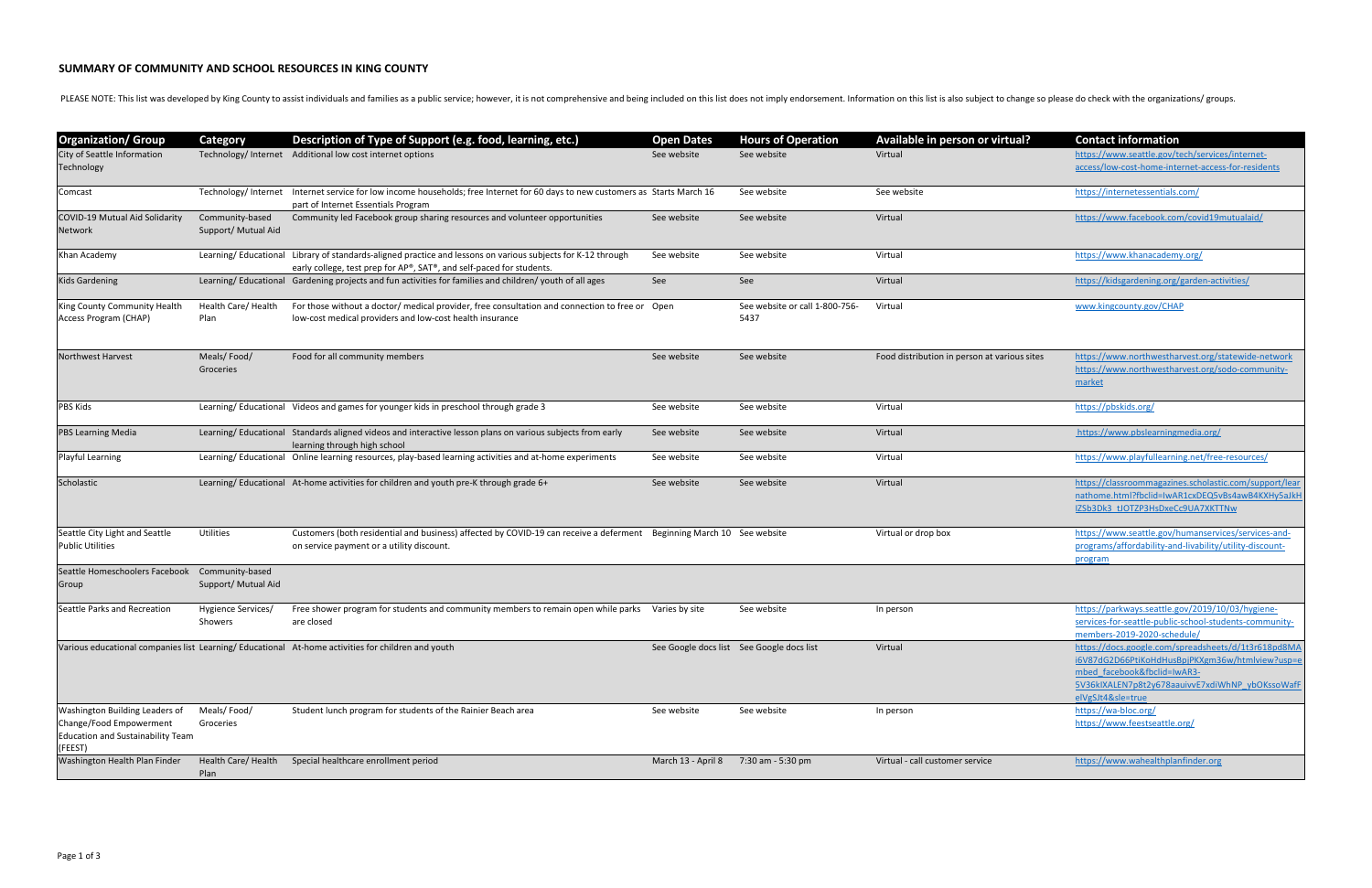## **SUMMARY OF COMMUNITY AND SCHOOL RESOURCES IN KING COUNTY**

| <b>School Districts</b>            | Type of Support? (e.g. food, learning, etc.)                                                                                                                                                                                                              | <b>Dates</b>           | <b>Hours of Operation</b>                                                                               | Available in person or virtual?                                                                                                                                                              | <b>Contact information</b>                                                                                                                                                                           |
|------------------------------------|-----------------------------------------------------------------------------------------------------------------------------------------------------------------------------------------------------------------------------------------------------------|------------------------|---------------------------------------------------------------------------------------------------------|----------------------------------------------------------------------------------------------------------------------------------------------------------------------------------------------|------------------------------------------------------------------------------------------------------------------------------------------------------------------------------------------------------|
| Auburn School District             | Breakfast and lunch for all students, ages 1 - 18, at all school sites.                                                                                                                                                                                   | March 16 - April<br>24 | $-12:30$ pm                                                                                             | 8:30 am - 9:30 pm, and 11:00 am Meals for pick up and to be taken home                                                                                                                       | https://www.auburn.wednet.edu/                                                                                                                                                                       |
| Bellevue School District           | Meals for all under 18 years old. Sign up for family services via<br>website (childcare and technology).                                                                                                                                                  | March 13 - April<br>24 | 11:00 am - 12 pm daily                                                                                  | Lunch and breakfast for the following day for pick https://bsd405.org/corona-virus-covid-19/<br>up from Lake Hills Elementary School and<br>Sammamish High School. Meals to be taken<br>home |                                                                                                                                                                                                      |
| <b>Enumclaw School District</b>    | Daily breakfast/lunch sacks for all children 0-18 and special<br>education students up to 21.                                                                                                                                                             | March 18 - April<br>24 | 11:00 am - 12:30 pm daily                                                                               | In person - delivery coming soon                                                                                                                                                             | https://www.enumclaw.wednet.edu/district-<br>departments/health-services/covid-19-faqs                                                                                                               |
| Federal Way School<br>District     | Daily packaged breakfast and lunch meals for children up to 18.                                                                                                                                                                                           | March 16 - April<br>24 | Varies by site                                                                                          | In person and delivery sites (see website)                                                                                                                                                   | https://www.fwps.org/site/default.aspx?PageType=3&D<br>omainID=4&ModuleInstanceID=9&ViewID=6446EE88-<br>D30C-497E-9316-<br>3F8874B3E108&RenderLoc=0&FlexDataID=169475&Pag<br>$ID=1$                  |
| Highline School District           | Meal support for students.                                                                                                                                                                                                                                | March 16 - April<br>24 | Varies by site                                                                                          | In person                                                                                                                                                                                    | https://www.highlineschools.org/about/news/news-<br>details/~board/district-news/post/meals-for-<br>studentsduring-school-closure                                                                    |
| <b>Issaquah School District</b>    | School district compiled list of community-based resources on<br>website. Includes digitial technology for students, resources, food<br>and clothing bank, meal program, health care/ medical resources,<br>behavioral health care, and crisis resources. | March 13 - April<br>24 | See website                                                                                             | See website                                                                                                                                                                                  | https://www.issaquah.wednet.edu/emergency-<br>details/2020/03/13/community-resources-during-school<br>closures                                                                                       |
| <b>Kent School District</b>        | Breakfast and Lunch meals to be distributed to those 18 years old<br>and under on weekdays, expect April Break. Plans underway for<br>childcare and support for high school seniors.                                                                      | March 17 - April<br>24 | Meals to go 10:00 am - 11:00 am. See website for pick up sites.<br>See website for more<br>information. |                                                                                                                                                                                              | https://www.kent.k12.wa.us/Page/12170                                                                                                                                                                |
| Lake Washington School<br>District | Lunch meals to order, student must be present to receive the meal.<br>Breakfast coming soon. Also see website for a a survey on childcare 24<br>needs. Survey also for students regarding laptops for loan.                                               | March 16 - April       | between 10:30 am - 12:00 pm                                                                             | Pickup at various middle schools  In person; delivery is being planned                                                                                                                       | https://www.lwsd.org                                                                                                                                                                                 |
| Mercer Island School<br>District   | Pre-ordered lunch for children ages 1-18. Free childcare services to March 16 - April 11:30 am - 12:15 pm<br>healthcare workers and first responders (must complete survey).                                                                              | -24                    |                                                                                                         | In person                                                                                                                                                                                    | https://www.mercerislandschools.org/site/default.aspx?<br>PageType=3&DomainID=4&ModuleInstanceID=16984&V<br>ewID=6446EE88-D30C-497E-9316-<br>3F8874B3E108&RenderLoc=0&FlexDataID=58083&Page<br>$D=1$ |
|                                    | Northshore School District Both pre-order and to-go meal options available for students only.<br>Adults can purchase meals for low cost, \$4.30. Delivery option<br>available.                                                                            | March 16 - April<br>24 | See website                                                                                             | Both                                                                                                                                                                                         | https://www.nsd.org/northshorelearns/meals                                                                                                                                                           |
| <b>Renton School District</b>      | Meals for those between 1 and 18 years old, Mondays - Fridays.                                                                                                                                                                                            | 24                     | March 17 - April 11 am to 12 pm                                                                         | Meals for pick up and to be taken home from all<br>Renton schools and various apartment<br>complexes (see website)                                                                           | https://www.rentonschools.us/learning-and-<br>teaching/health-services/coronavirus-covid-19                                                                                                          |

| <b>Available in person or virtual?</b>                                                       | <b>Contact information</b>                             |
|----------------------------------------------------------------------------------------------|--------------------------------------------------------|
| Meals for pick up and to be taken home                                                       | https://www.auburn.wednet.edu/                         |
| Lunch and breakfast for the following day for pick https://bsd405.org/corona-virus-covid-19/ |                                                        |
| up from Lake Hills Elementary School and                                                     |                                                        |
| Sammamish High School. Meals to be taken                                                     |                                                        |
| home                                                                                         |                                                        |
| In person - delivery coming soon                                                             | https://www.enumclaw.wednet.edu/district-              |
|                                                                                              | departments/health-services/covid-19-faqs              |
| In person and delivery sites (see website)                                                   | https://www.fwps.org/site/default.aspx?PageType=3&D    |
|                                                                                              | omainID=4&ModuleInstanceID=9&ViewID=6446EE88-          |
|                                                                                              | D30C-497E-9316-                                        |
|                                                                                              | 3F8874B3E108&RenderLoc=0&FlexDataID=169475&Page        |
|                                                                                              | $ID=1$                                                 |
| In person                                                                                    | https://www.highlineschools.org/about/news/news-       |
|                                                                                              | details/~board/district-news/post/meals-for-           |
|                                                                                              | studentsduring-school-closure                          |
| See website                                                                                  | https://www.issaquah.wednet.edu/emergency-             |
|                                                                                              | details/2020/03/13/community-resources-during-school-  |
|                                                                                              | closures                                               |
|                                                                                              |                                                        |
|                                                                                              |                                                        |
| See website for pick up sites.                                                               | https://www.kent.k12.wa.us/Page/12170                  |
|                                                                                              |                                                        |
|                                                                                              |                                                        |
|                                                                                              |                                                        |
| In person; delivery is being planned                                                         | https://www.lwsd.org                                   |
|                                                                                              |                                                        |
|                                                                                              |                                                        |
|                                                                                              |                                                        |
| in person                                                                                    | https://www.mercerislandschools.org/site/default.aspx? |
|                                                                                              | PageType=3&DomainID=4&ModuleInstanceID=16984&Vi        |
|                                                                                              | ewID=6446EE88-D30C-497E-9316-                          |
|                                                                                              | 3F8874B3E108&RenderLoc=0&FlexDataID=58083&PageI        |
|                                                                                              | $D=1$                                                  |
| Both                                                                                         | https://www.nsd.org/northshorelearns/meals             |
|                                                                                              |                                                        |
|                                                                                              |                                                        |
| Meals for pick up and to be taken home from all                                              | https://www.rentonschools.us/learning-and-             |
| Renton schools and various apartment                                                         | teaching/health-services/coronavirus-covid-19          |
| complexes (see website)                                                                      |                                                        |

PLEASE NOTE: This list was developed by King County to assist individuals and families as a public service; however, it is not comprehensive and being included on this list does not imply endorsement. Information on this l do check with the school districts.